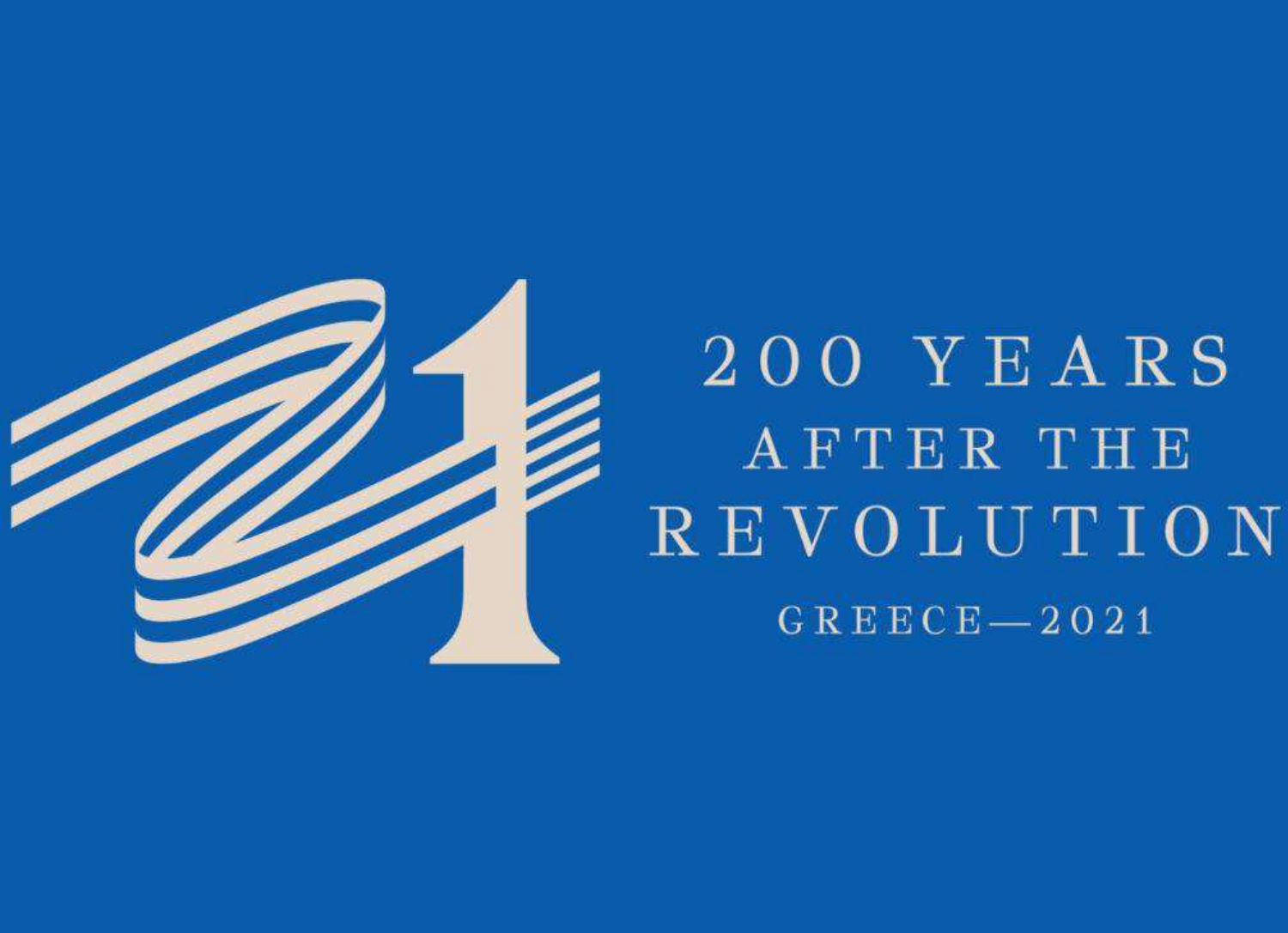# Fight for Faith and Fatherland

### • **February 1821**

• In the very first declaration of independence, issued by Alexandros Ypsilantis at Jassy in Moldavia under the headline "Fight for Faith and Fatherland", the call went out to the "enlightened peoples of Europe", who, "full of gratitude for the benefits bequeathed by our Ancestors to themselves, eagerly await the liberty of the Hellenes".[1]

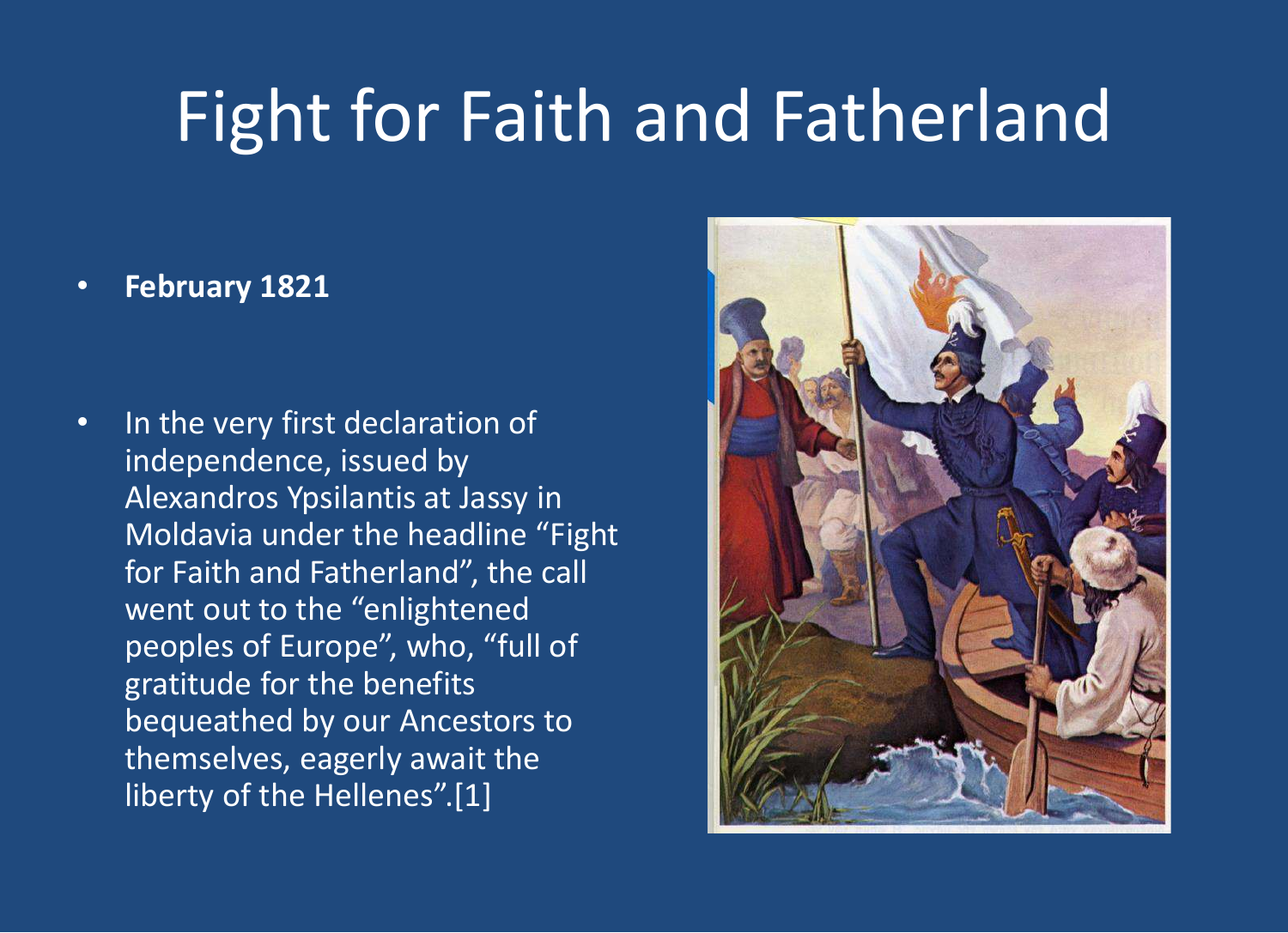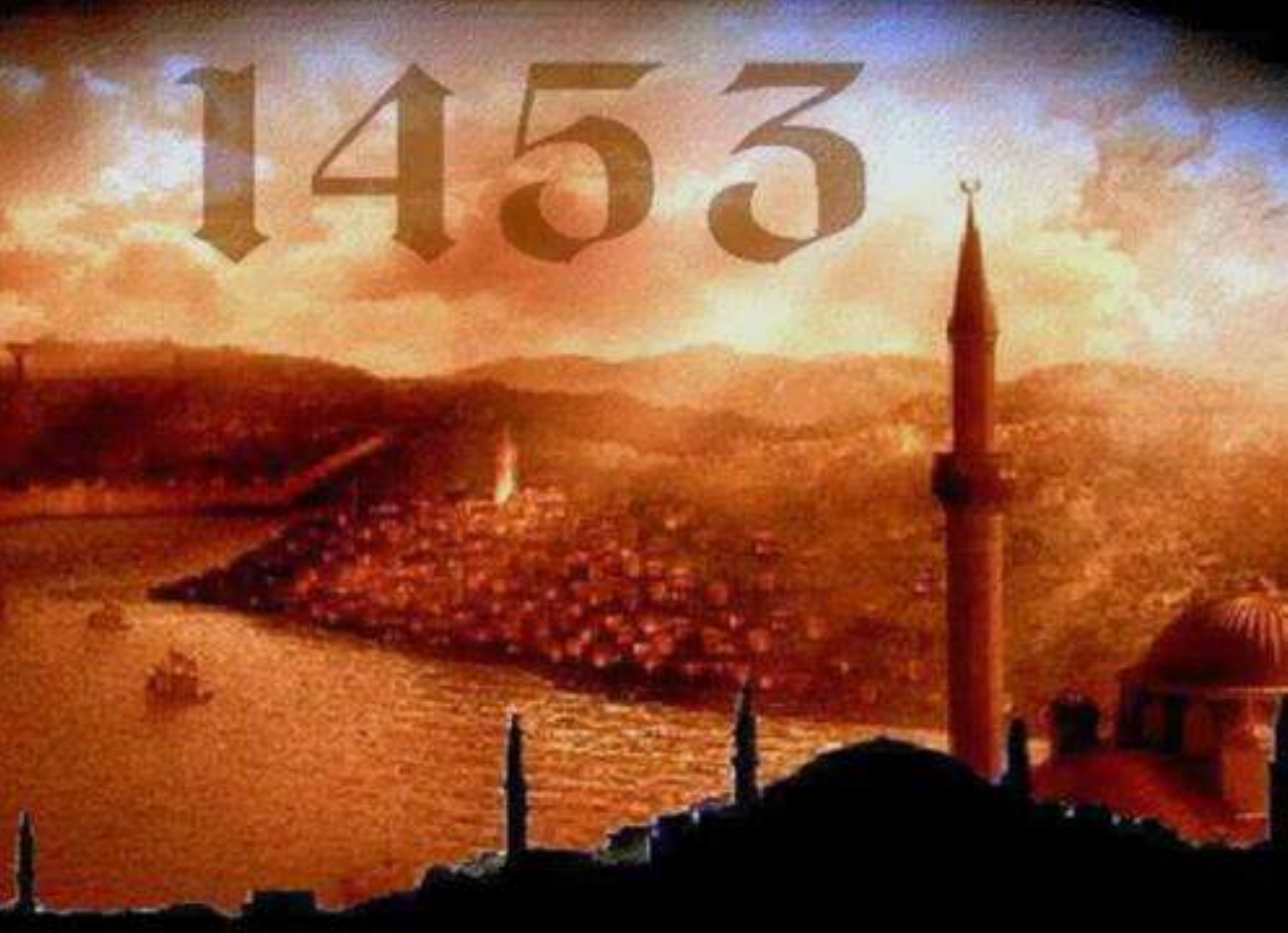### **THE 1821 GREEK REVOLUTION CHANGED THE WORLD**

What made the Greek Revolution truly exceptional was that from the very start, it was never a matter for Greeks alone.



• **March 1821**

- The leader of the Maniates, Petrobey Mavromichalis, addressed this appeal, which was published in several languages:
- "We invoke therefore the aid of all the civilized nations of Europe, that we may the more promptly attain to the goal of a just and sacred enterprise, reconquer our rights, and regenerate our unfortunate people."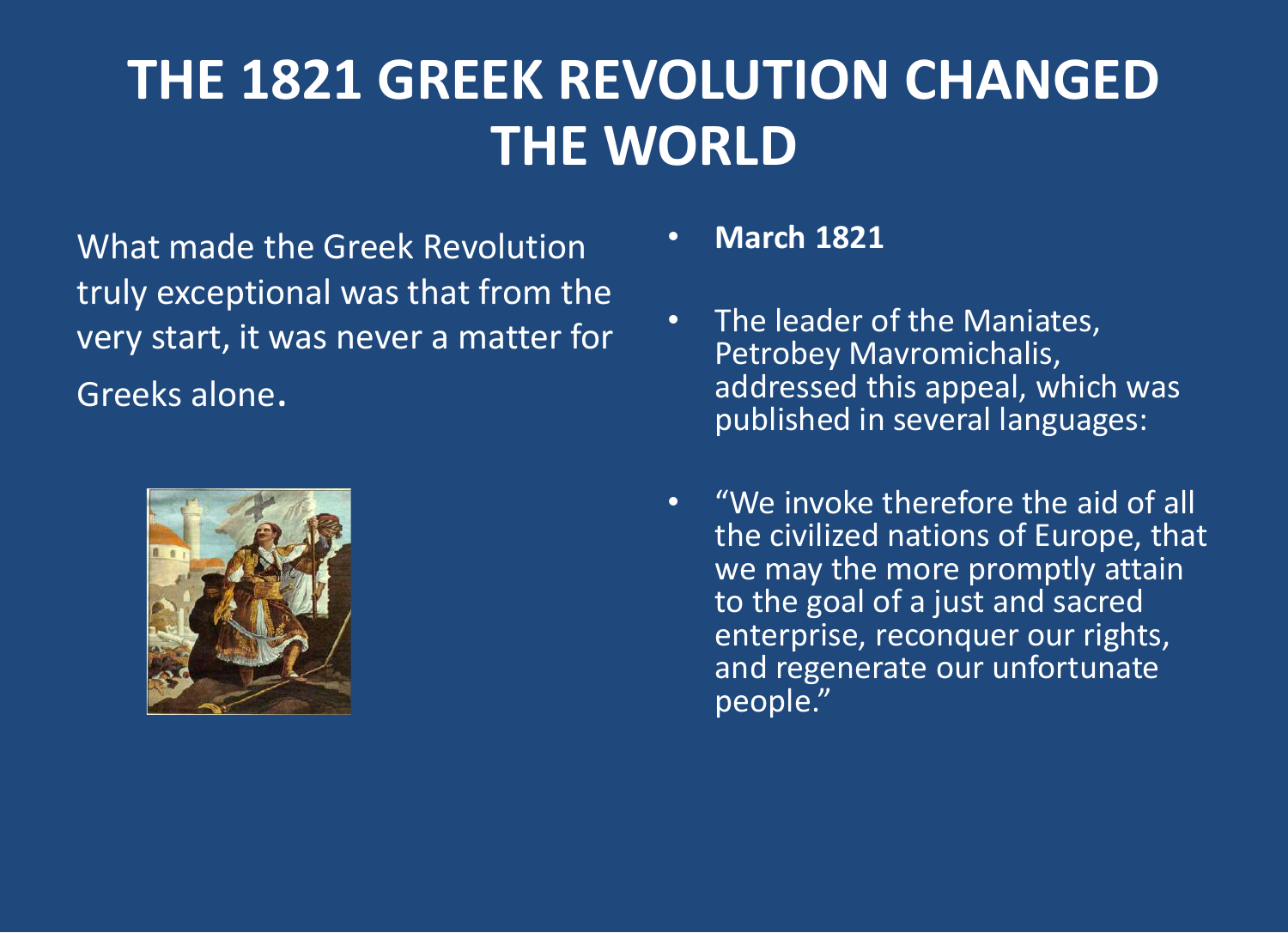# International Impact

• The outcome of the Greek Revolution of 1821 was the pivotal point on which the whole geopolitical map of Europe tilted away from the eighteenth-century model of multi-ethnic, autocratically ruled empires and towards the twentieth-century model of the self-determination of nation-states.

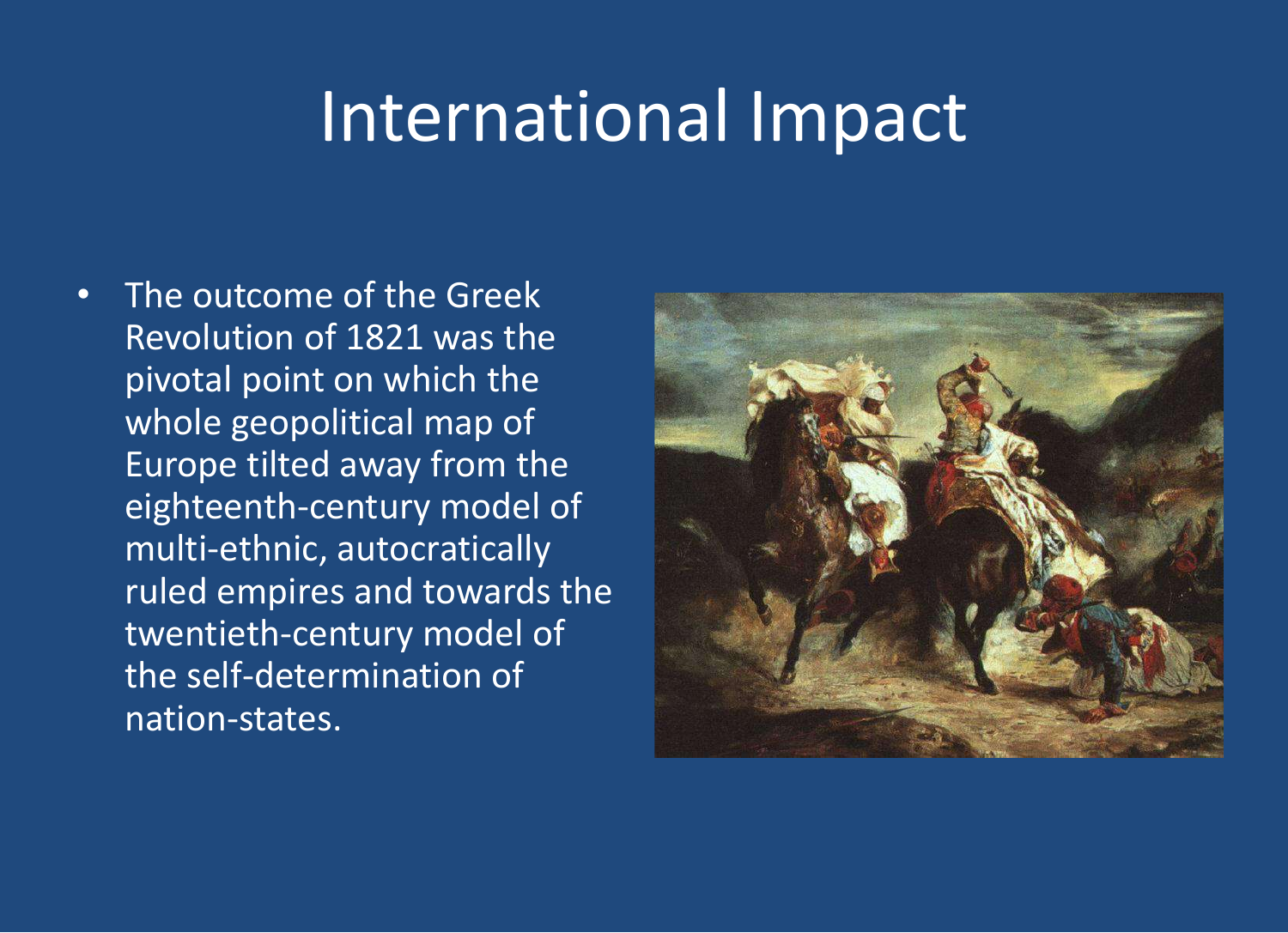### "The Greek Revolution of 1821 was a pivotal chapter in Greek history and a piece in the puzzle of world history. "



- February 1830: London Protocol
- On that day the foreign ministers of Great Britain, France and Russia signed a document known as the "London protocol". It declared, for the first time: "Greece will form an independent State, and will enjoy all those rights – political, administrative, and commercial – attached to complete independence".
- After that, the list of new European states created on the same model is a long one: Belgium in 1831, Germany and Italy in 1871, Serbia, Romania and Montenegro in 1878, Bulgaria in 1908, Ireland in 1922, Turkey in 1923, to say nothing of the broader redrawing of the map of the continent in the wake of the two world wars and the Cold War of the twentieth century.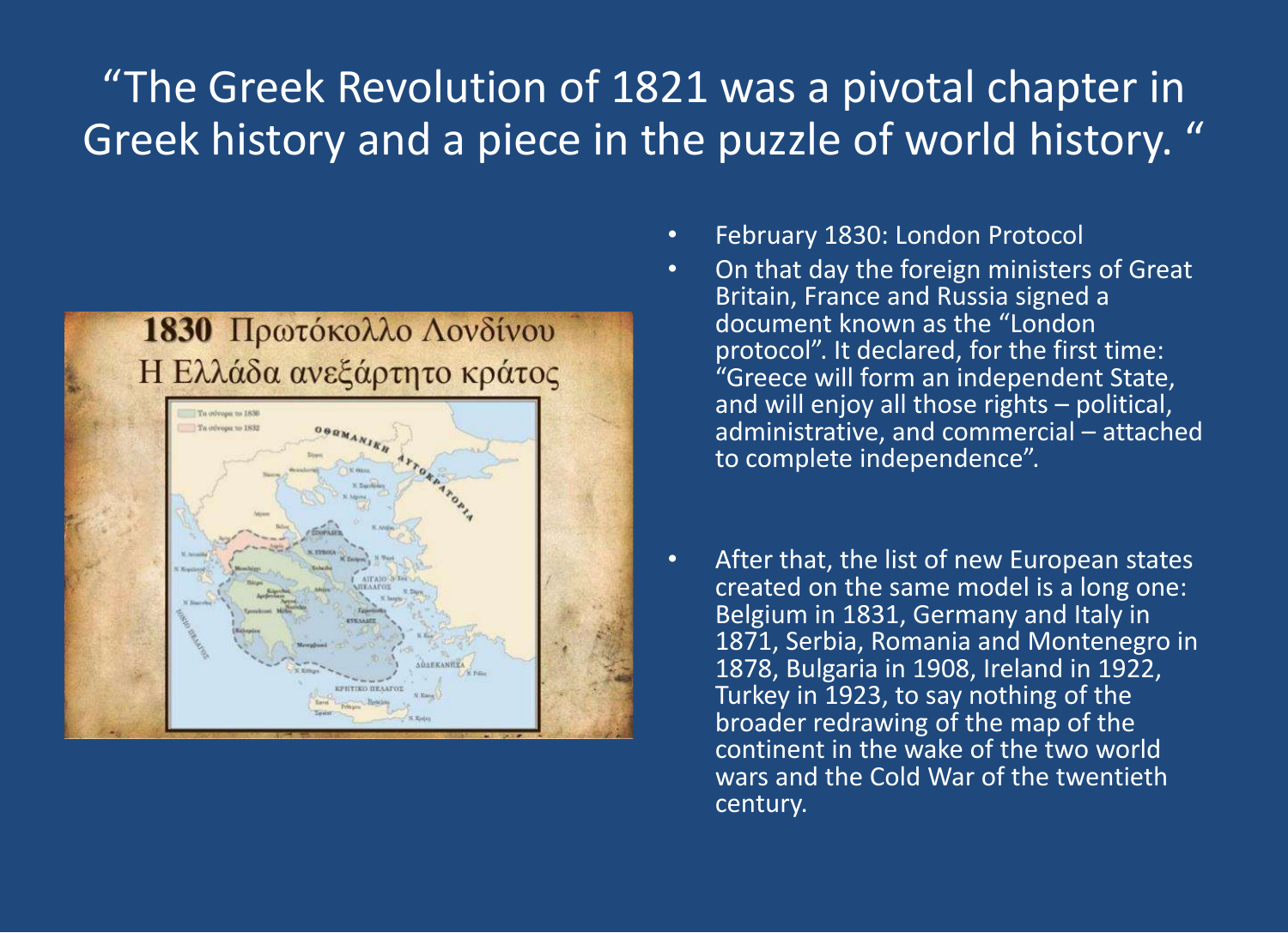

### **THE REVOLUTION IN TIME**

[GREECE 2021](https://www.greece2021.gr/en/)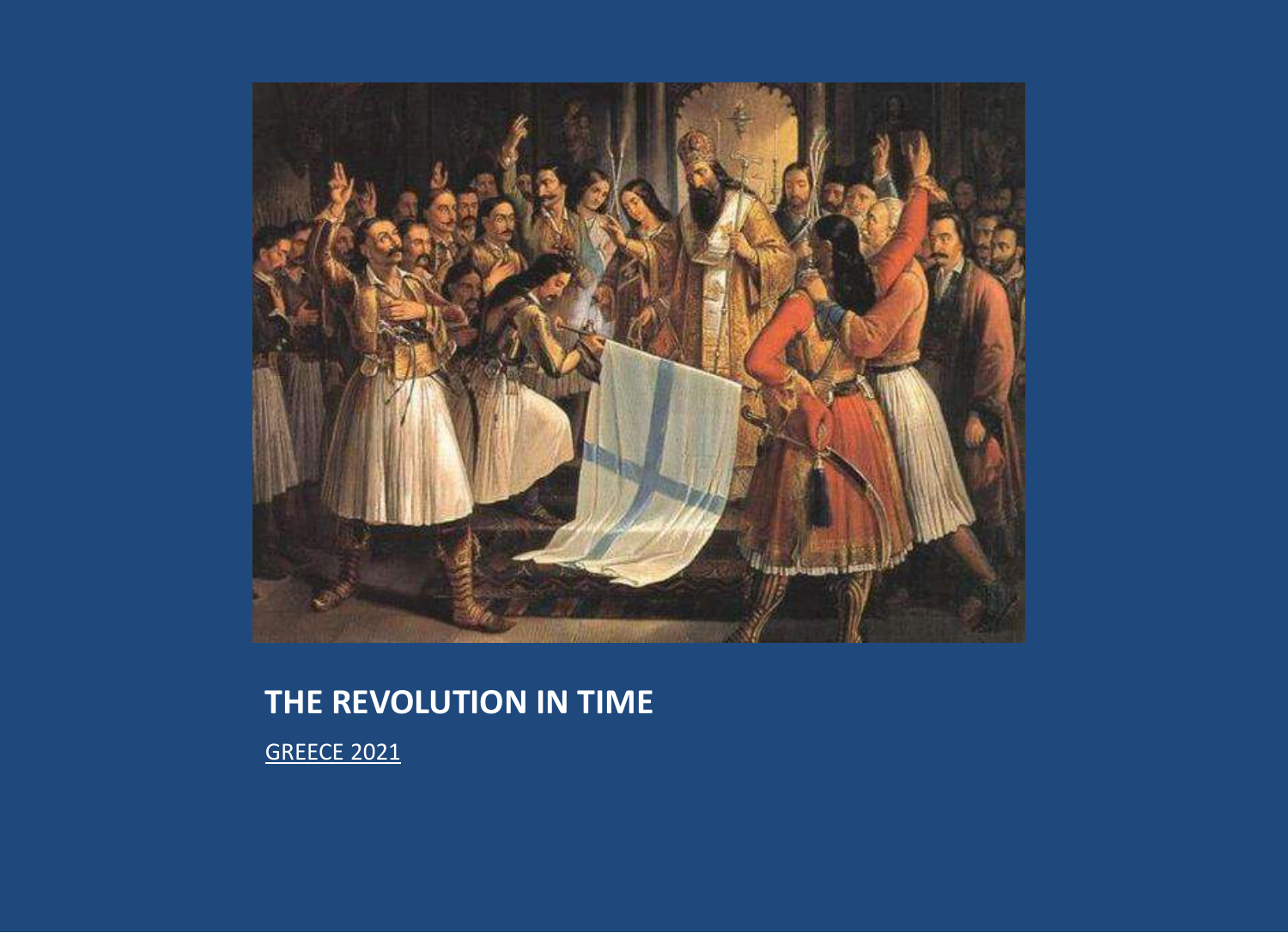# FAMOUS PAINTINGS-De La Croix



### **The massacre of Scio The Ruins of Messolongi**

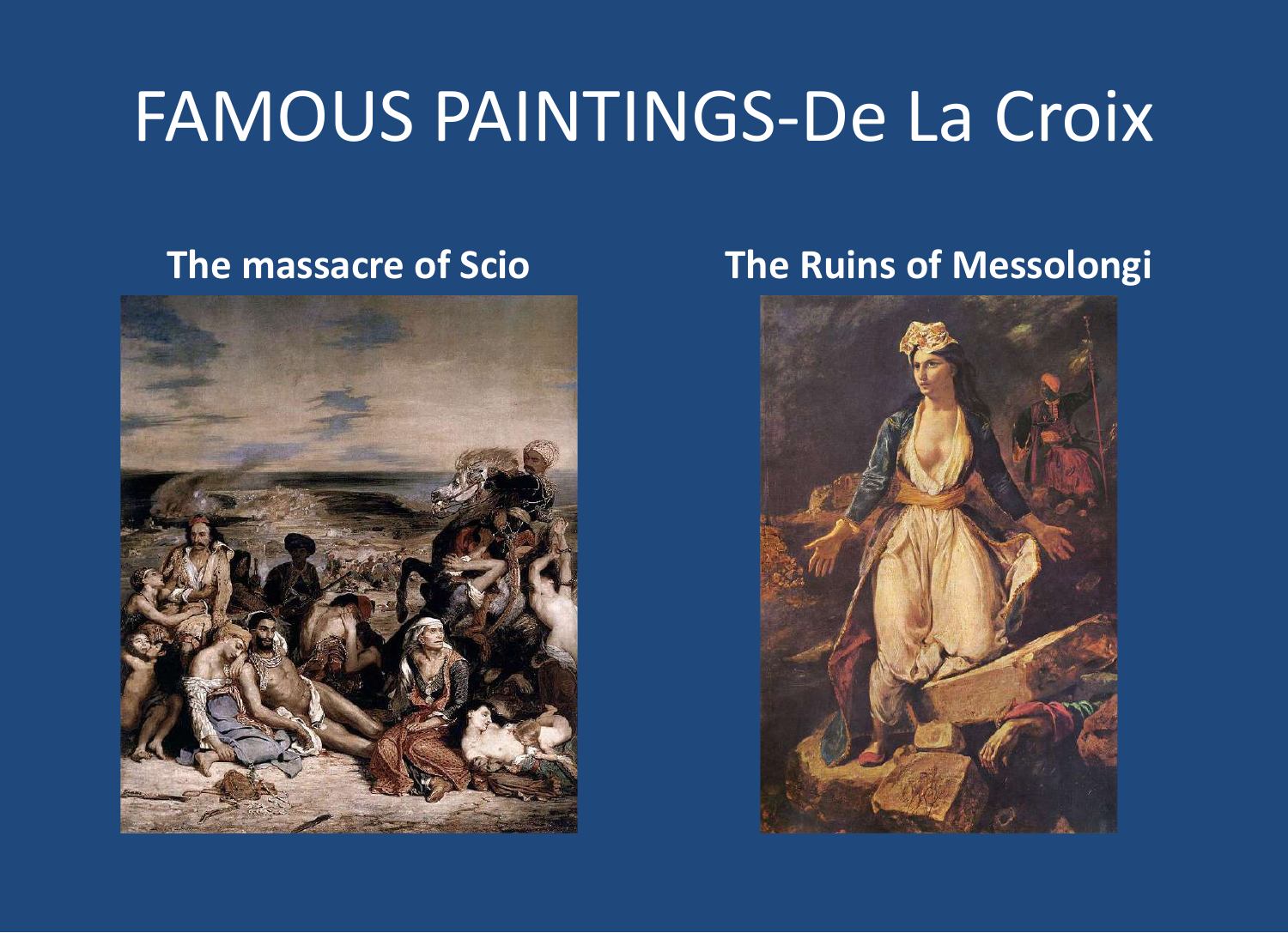# THE GREEK INDEPENDENCE DAY

### **SYMBOLISM**

• Greek Independence Day, national holiday celebrated annually in Greece on March 25, commemorating the start of the War of Greek Independence in 1821. It coincides with the Greek Orthodox Church's celebration of the Annunciation to the Theotokos, when the Archangel Gabriel appeared to Mary and told her that she would bear the son of God. Greek Independence Day is celebrated on Thursday, March 25, 2021.

### **The fight for independence and the annunciation**

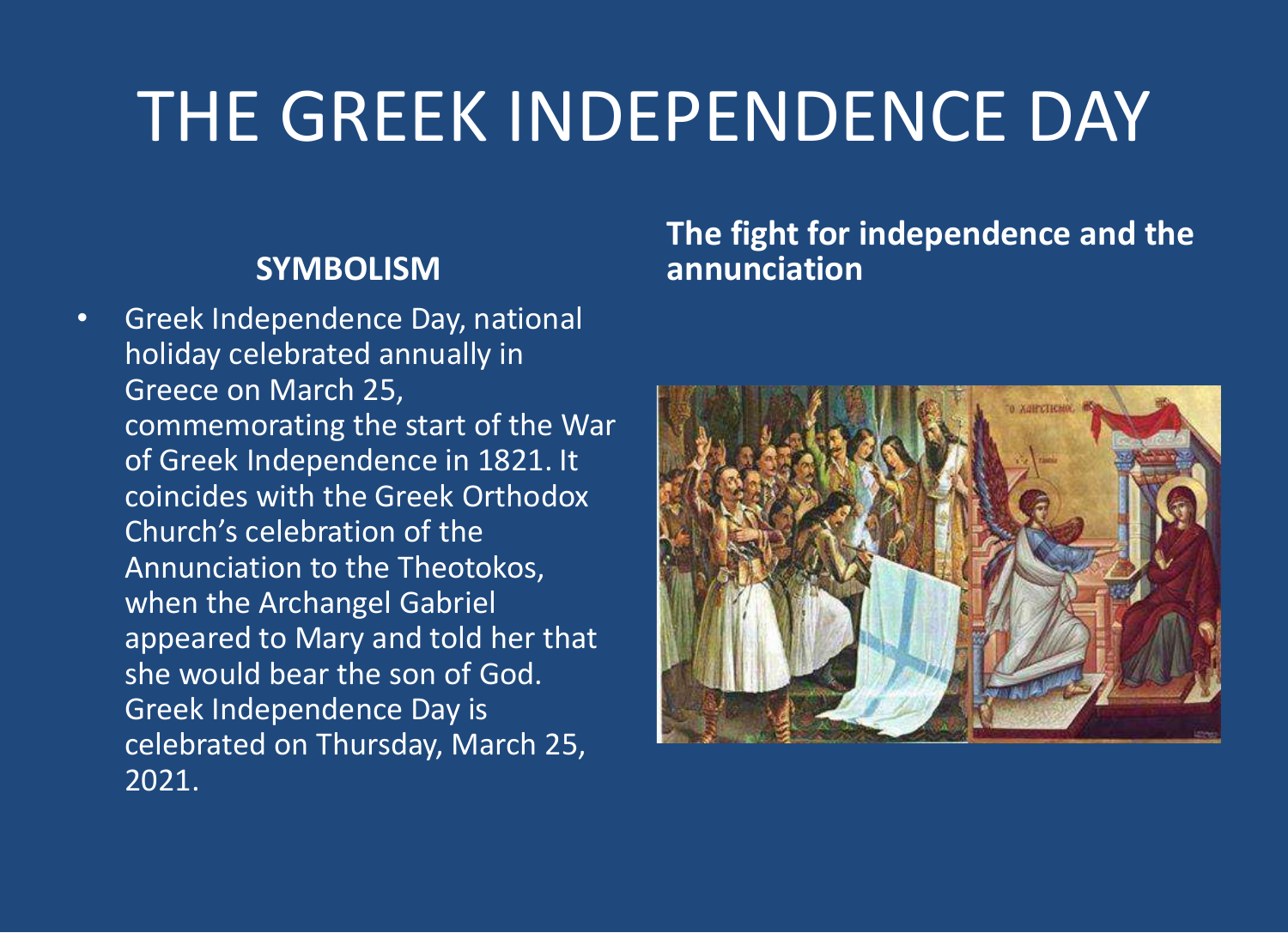# EVZONOI



- For two centuries now, the unique, traditional attire of Evzones – who are commonly known as 'tsoliades' – has been associated with the independence of Greece, and is considered sacred by the Greek people.
- The word 'Evzonas' (εύζωνος < ευ + ζώνη), which is the singular form of Evzones, derives from the words 'well' and 'belt' and describes a person who is 'well-tied' or 'wellequipped'.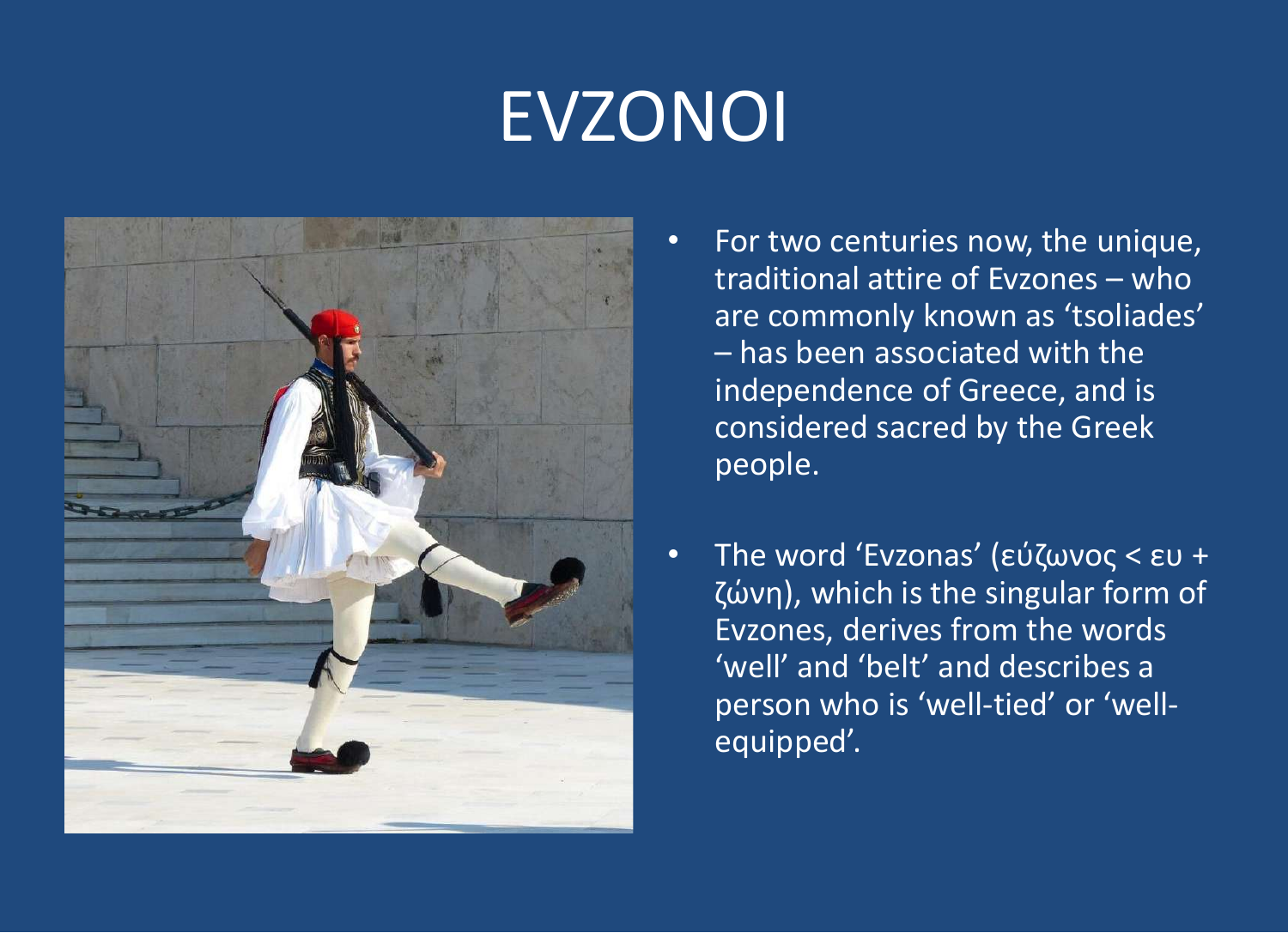### THE UNIFORM AND ITS SYMBOLISM

### **FOUSTANELLA**

- Kilt-like foustanella which has 400 pleats, representing the number of years Greece was under Turkish occupation
- Krossia (a blue and white fringe)-blue and white just like the colors of the Greek flag

### **THE UNIFORM**

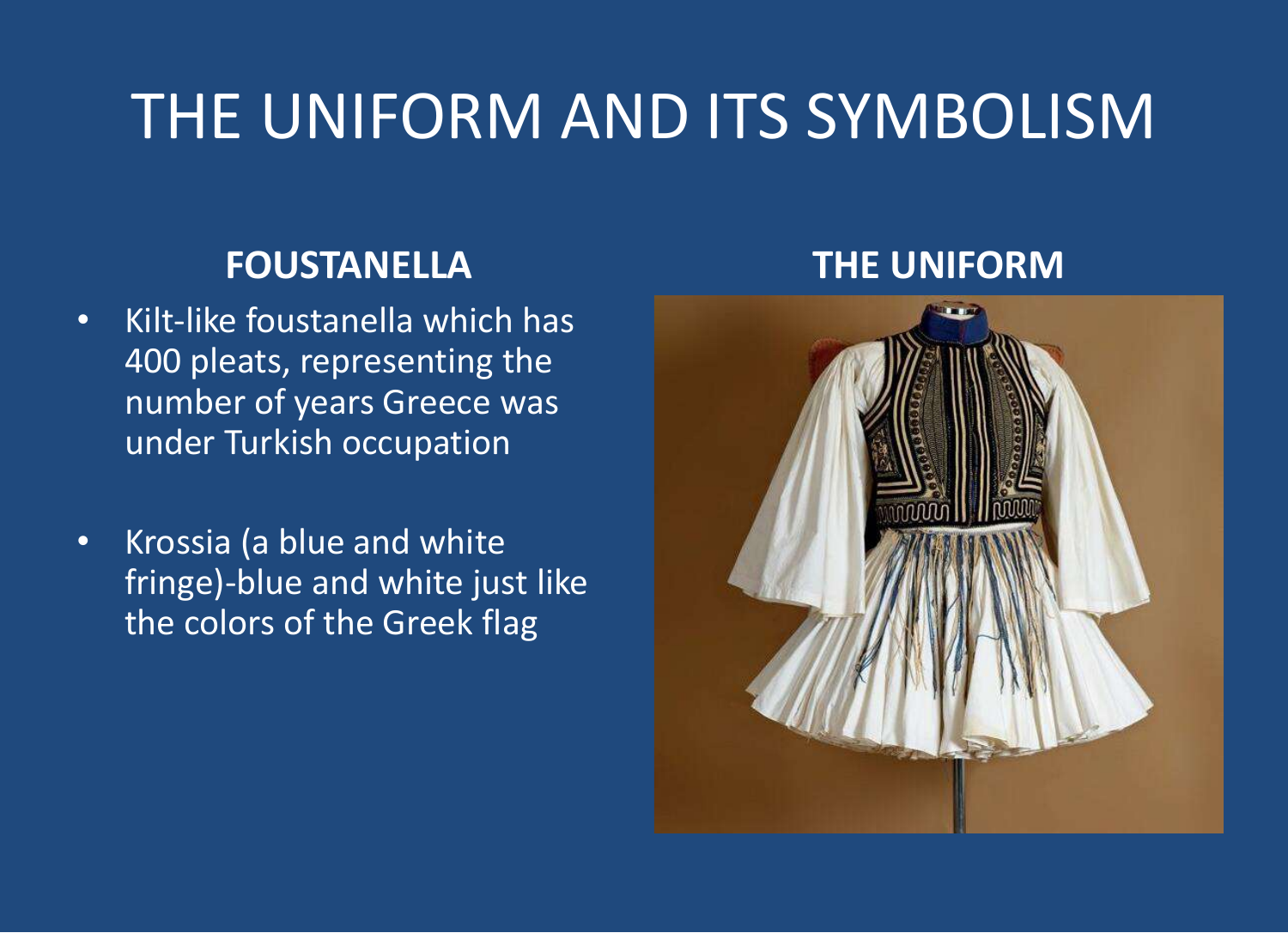### **PHAREON**

Phareon (the red cap with the national emblem on the front) symbolising the bloodshed during the War of Independence with a long black silk tassel representing the tears shed by the Greeks during the years of Turkish occupation/ during Jesus cruxifiction

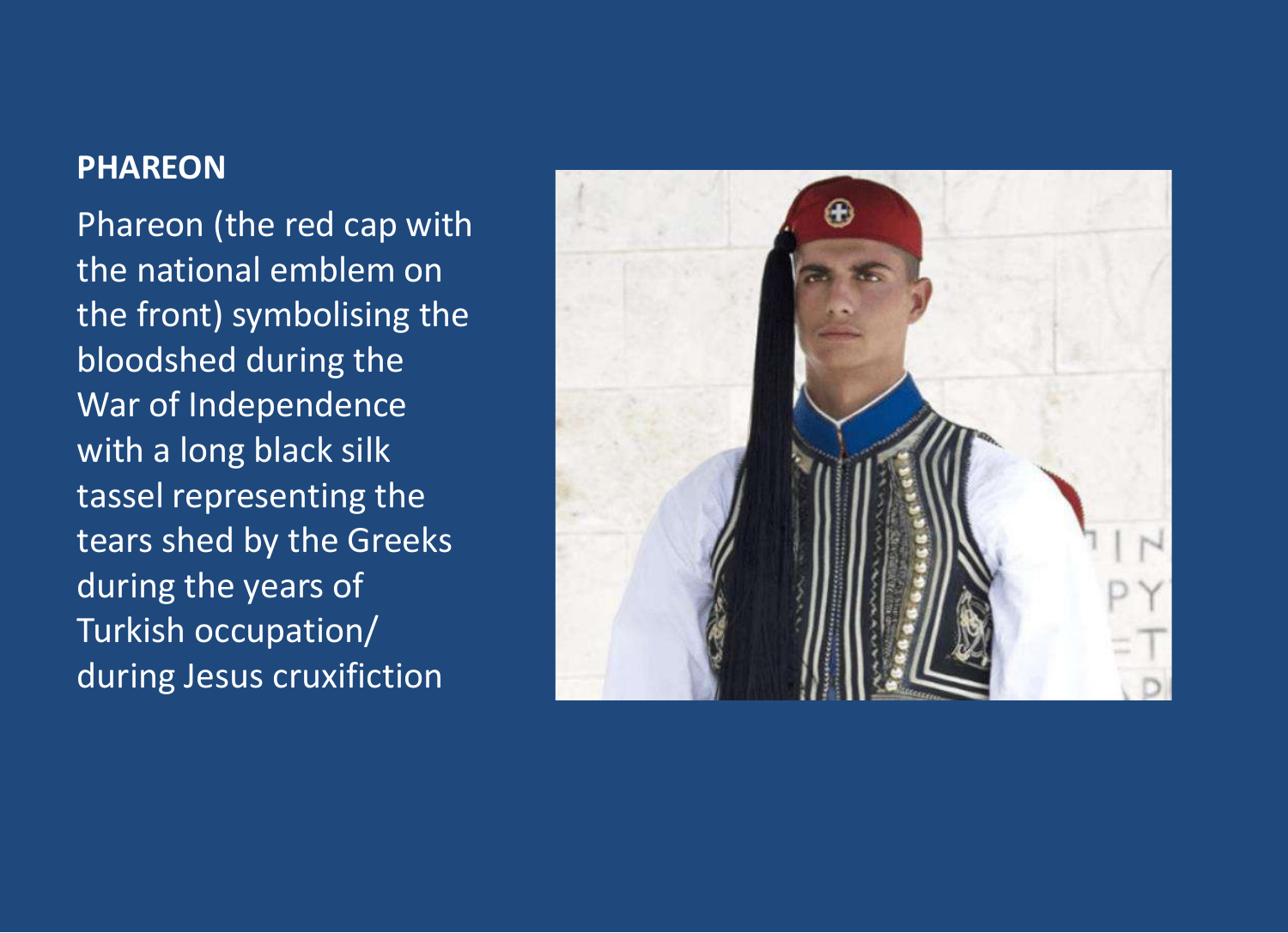### **TSAROUHIA**

Tsarouchia (red leather shoes with black pompons).The pompons could be hiding sharp weaponry used during battles or protected them from frostbites.

The shoes Evzones wear weigh 3.5 kilograms each.

They are particularly heavy because the strong stamp and loud noise of the feet during the pace of Evzones is made purposely "to let the dead know that the Greek nation is still alive and free."

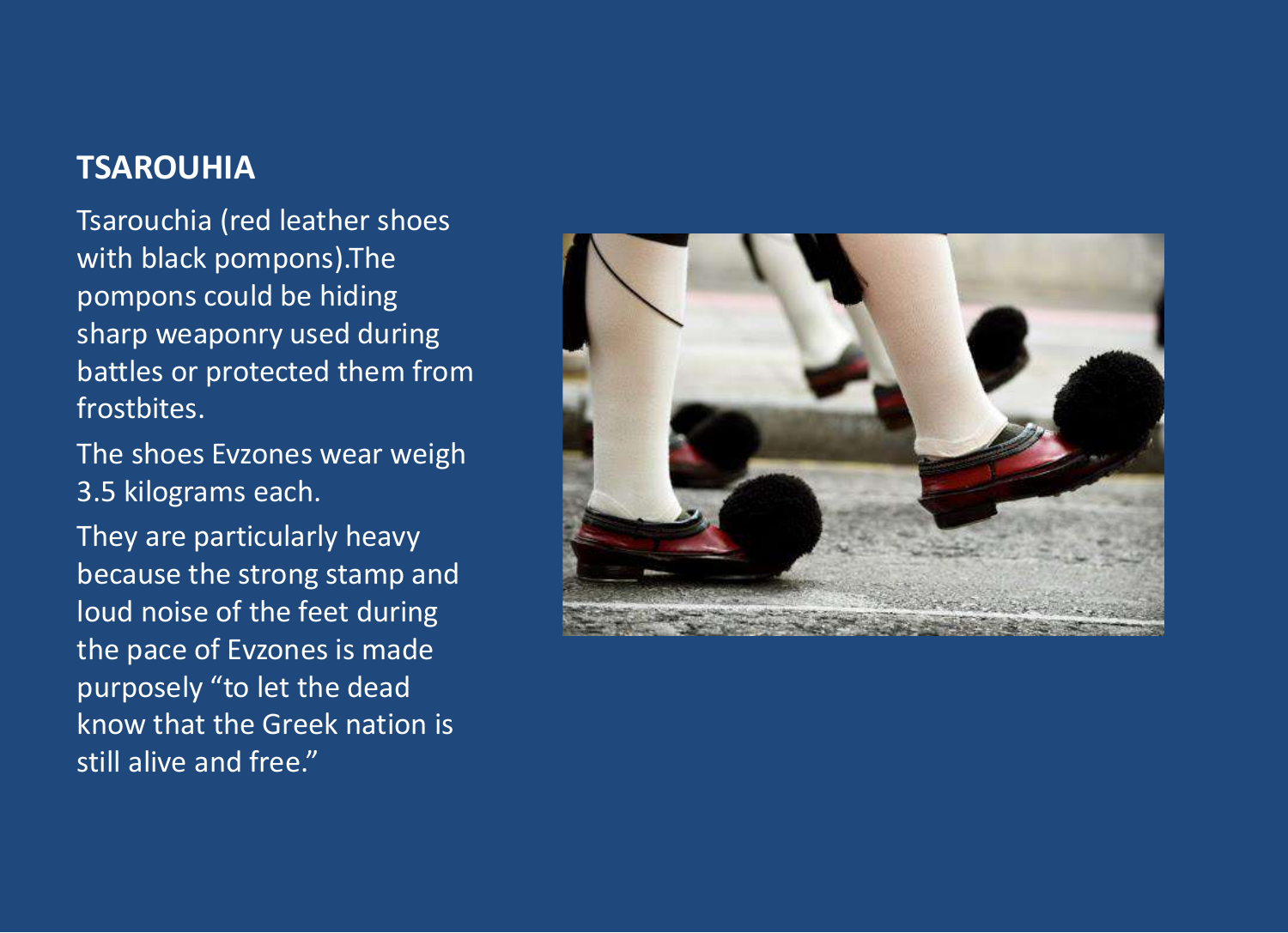

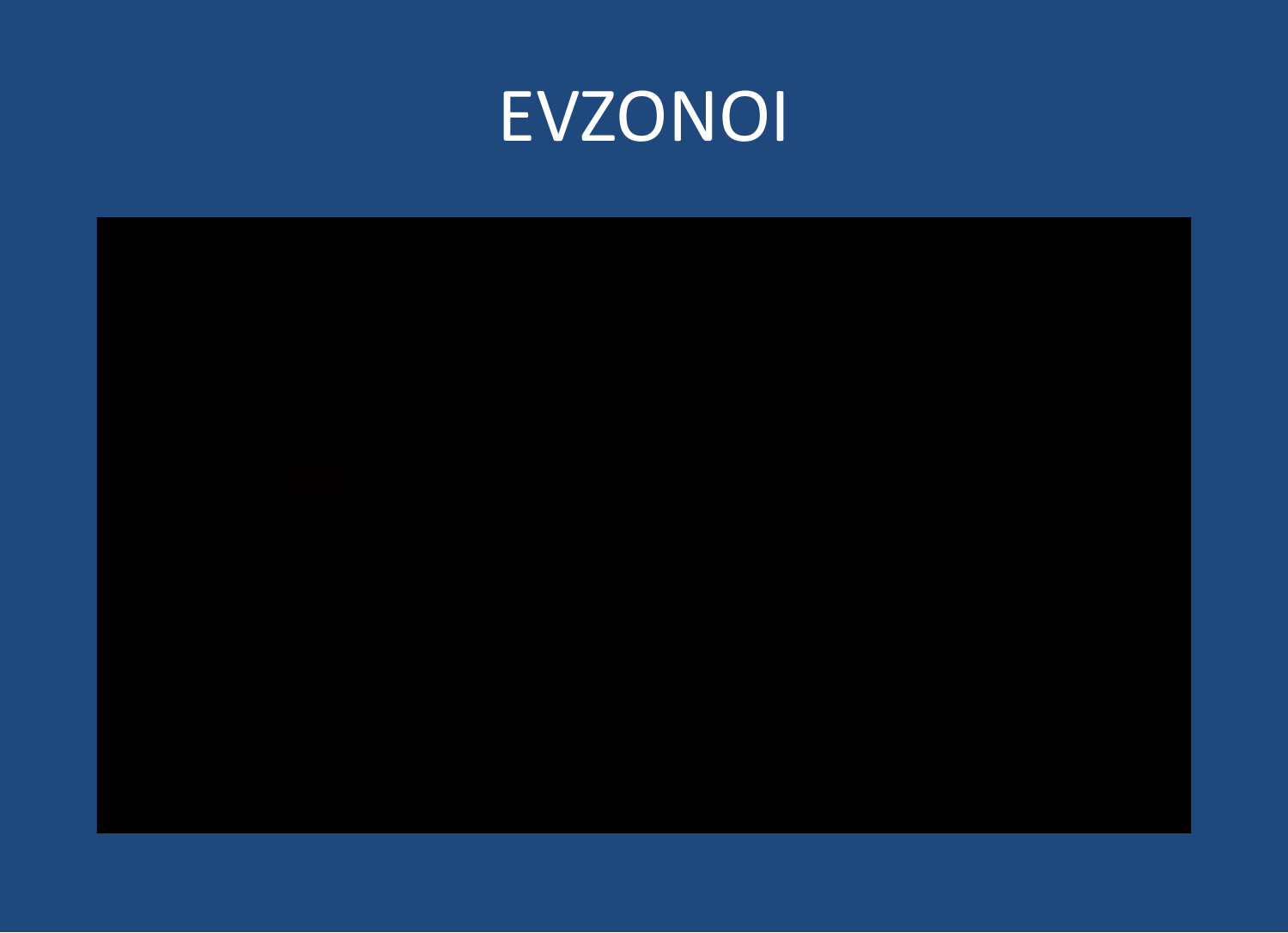# The National Anthem

### **History**

• The National Anthem of Greece consists of the first stanzas of the poem "Hymn to Freedom", written in May 1823 in the island of Zakynthos by the poet Dionysios Solomos. It was set to music in 1828 by Nicholas Mantzaros, a Corfiot musician and friend of Solomos' The poem "Hymn to Freedom" consists of 158 stanzas, of which only the first 24 were integrated into the National Anthem. After the union of the Ionian Islands with Greece, the "Hymn to Freedom" was established as the national anthem. The national anthem, along with its music, was printed for the first time (27 copies) in London in 1873.

### **Rudyard Kipling's Translation of the Greek Anthem**

• :

- We knew thee of old,
- O, divinely restored,
- By the lights of thine eyes,
- And the light of thy Sword.
- From the graves of our slain,
- Shall thy valour prevail,
- As we greet thee again,
- Hail, Liberty! Hail!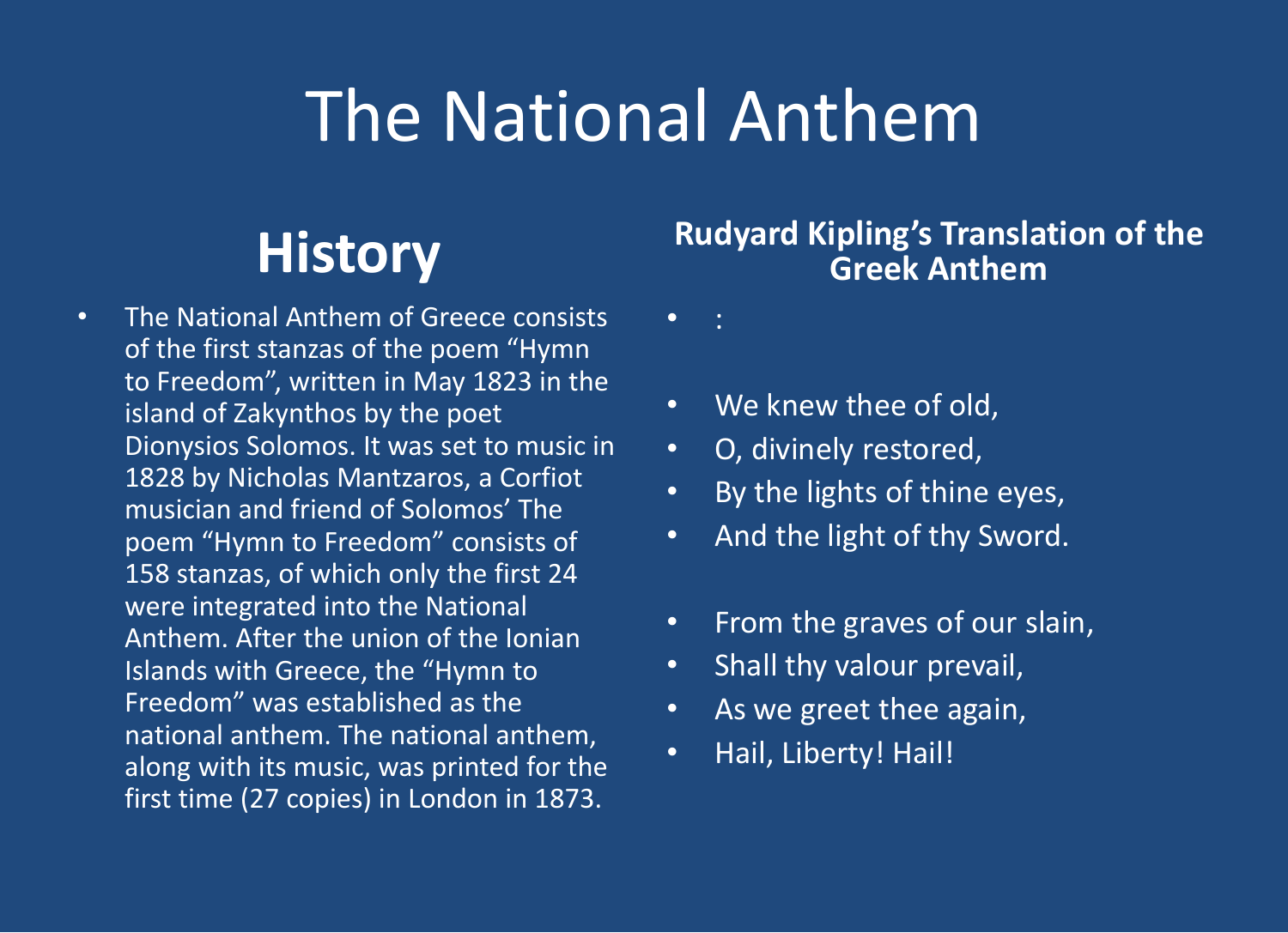## The Greek National Anthem

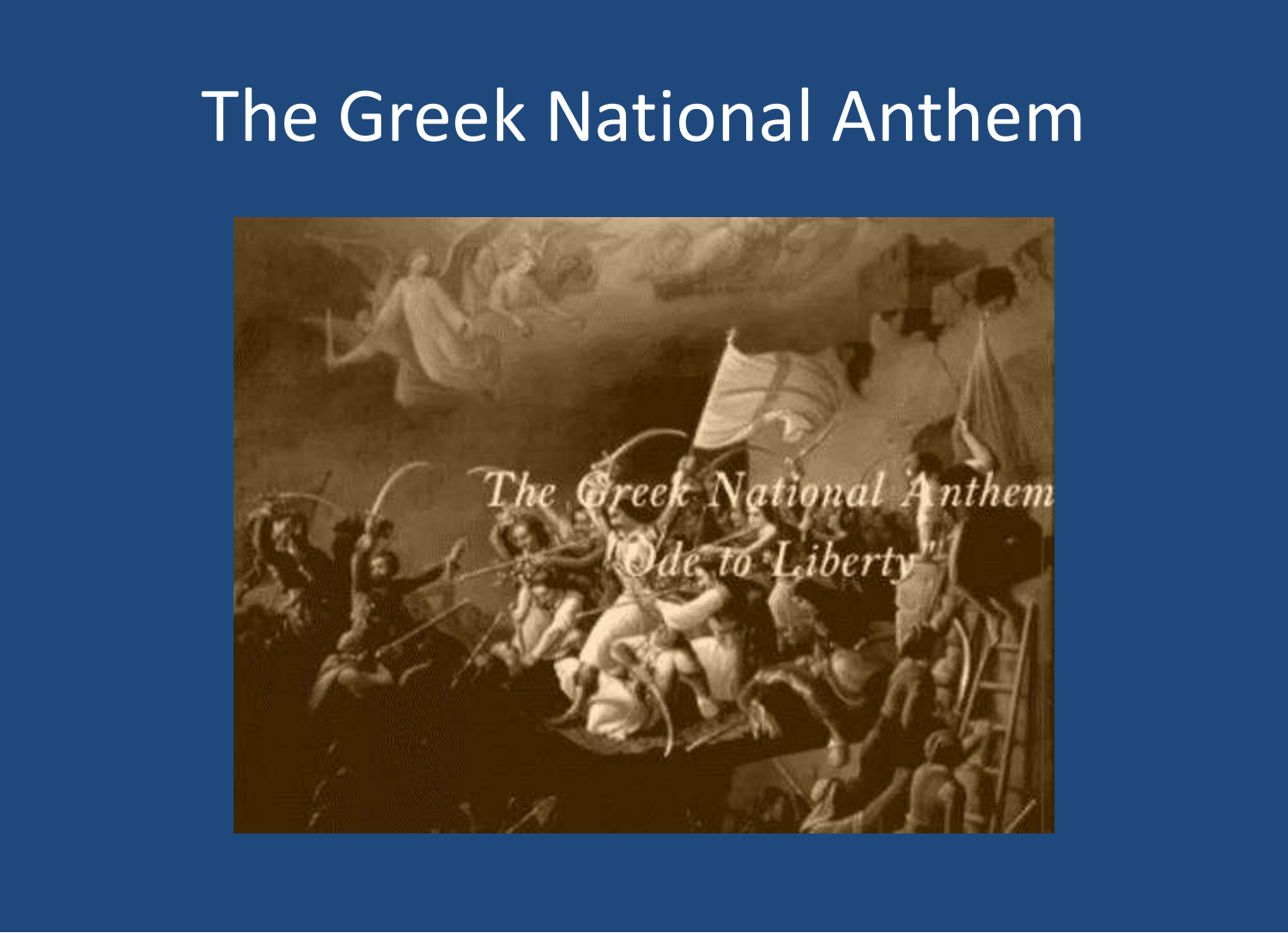# CUSTOMS

### **Bakaliaros with Scordalia**

• The most well-known custom for the 25th March National Anniversary is the traditional dish with cod and skordalia (garlic sauce). During the Great Lent, the Church allowed Christians to eat fish only two times: at Evangelismos celebration and on Palm Sunday.

### **Traditional way of serving**